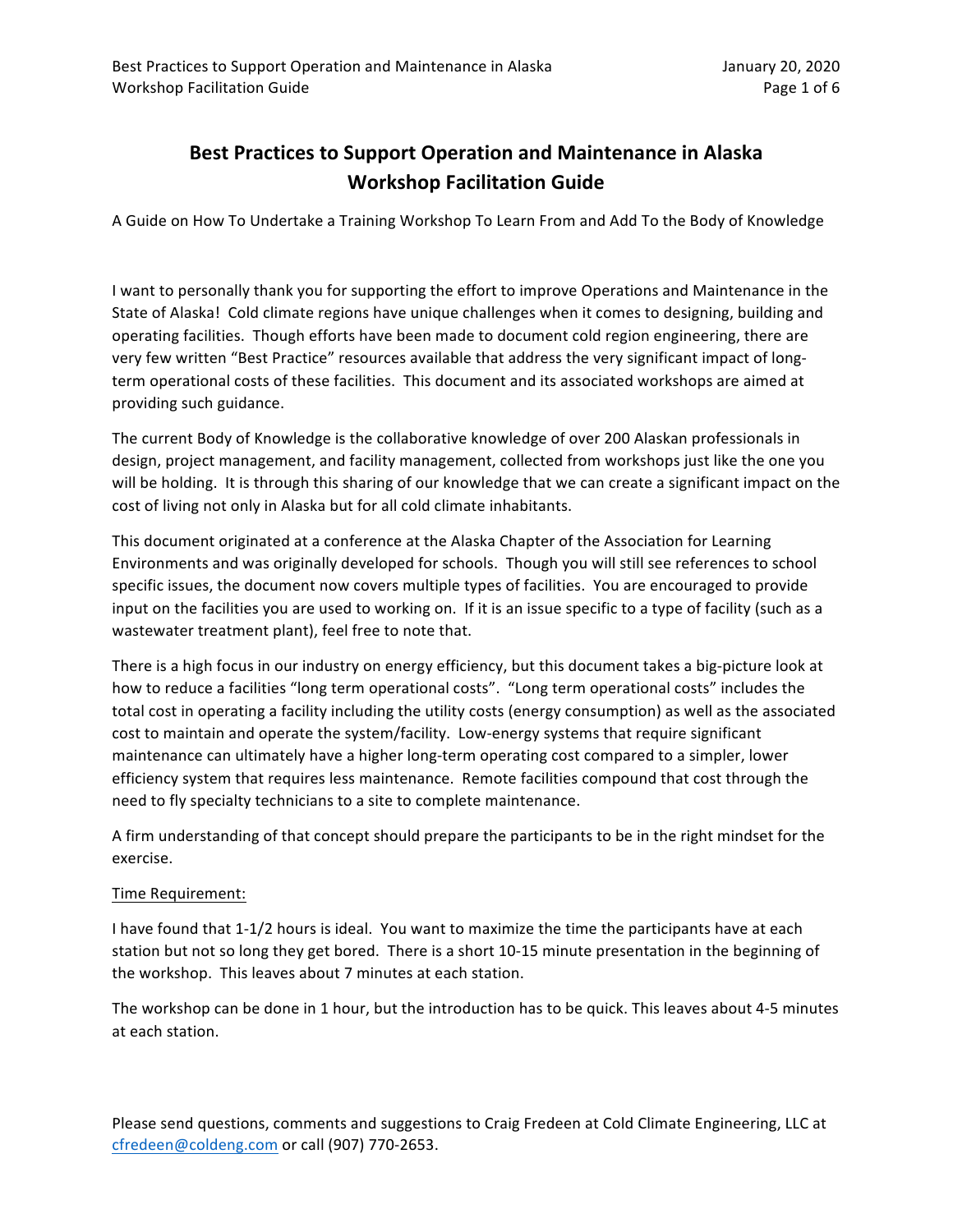Having the workshop over two hours can utilize a longer introduction, but risks burnout by the end of the workshop. I recommend a 5 minute break around the end of the first hour to mentally reset and accomplish liquids maintenance.

Doing this workshop as a "lunch-and-learn" is difficult. In addition to the extra delay of people getting food, it is also very difficult to eat while going around the stations. It is instead recommended to provide finger-food snacks, something like bagels in the morning or cookies in the afternoon.

Note it takes about 10-15 minutes to setup the room prior to the workshop. If this is being done at a conference, I recommend writing the station headers on all of the sheets ahead of time (in the order of the stations) so all you have to do is hang them on the walls during the break immediately before the workshop. Another time saver is to hand out the station copies of the Best Practices document and markers while the participants are getting situated at their first station.

## Materials:

- 1. You'll start with 23 sheets of large (25" x 30"), self-stick easel pad pages (Post-It or Office Depot brand) per station.
	- a. I typically end up with 30-35 sheets on the wall by the end of the workshop, so it is recommended to have at least one extra easel-pad available for extra sheets.
- 2. Print out as many copies of the Best Practices document as needed for the workshop for participants to reference during the workshop.
	- a. Note this document is now over 50 pages long.
	- b. Printing a copy for each participant is an excessive amount of paper and it will be immediately out of date as the workshop will generate an updated version that each participant will receive electronically after the event.
	- c. If they want an immediate copy, offer to email them the current file that you received.
	- d. I recommend printing three sets, separated by station. That station's copies will be available to allow a quick perusal of what has been noted for that station to date.
	- e. Recommend collating these packets ahead of time.
- 3. Have at least three writing markers available per station, more is recommended.
	- a. Dry erase markers or Crayola markers work well.
	- b. Be careful of using permanent markers ("Sharpies") or other markers that may bleed through the paper.
	- c. Lighter colors (yellow, etc.) cannot be read so don't include those in your count.

## Room Setup:

- 1. Identify seven stations around the room and/or the space outside of the room.
	- a. Figure out an easy transition flow between each station.
	- b. Each station should be at least 6 ft wide for the three sheets of paper.
	- c. Anticipate where additional sheets will go once the original sheets are filled. Filled sheets can be moved up or down.
	- d. Windows work great.
- 2. At each station, you'll hang three pieces of self-stick easel paper.
	- a. Label each page beginning with the main category (I recommend underlining it):
		- i. General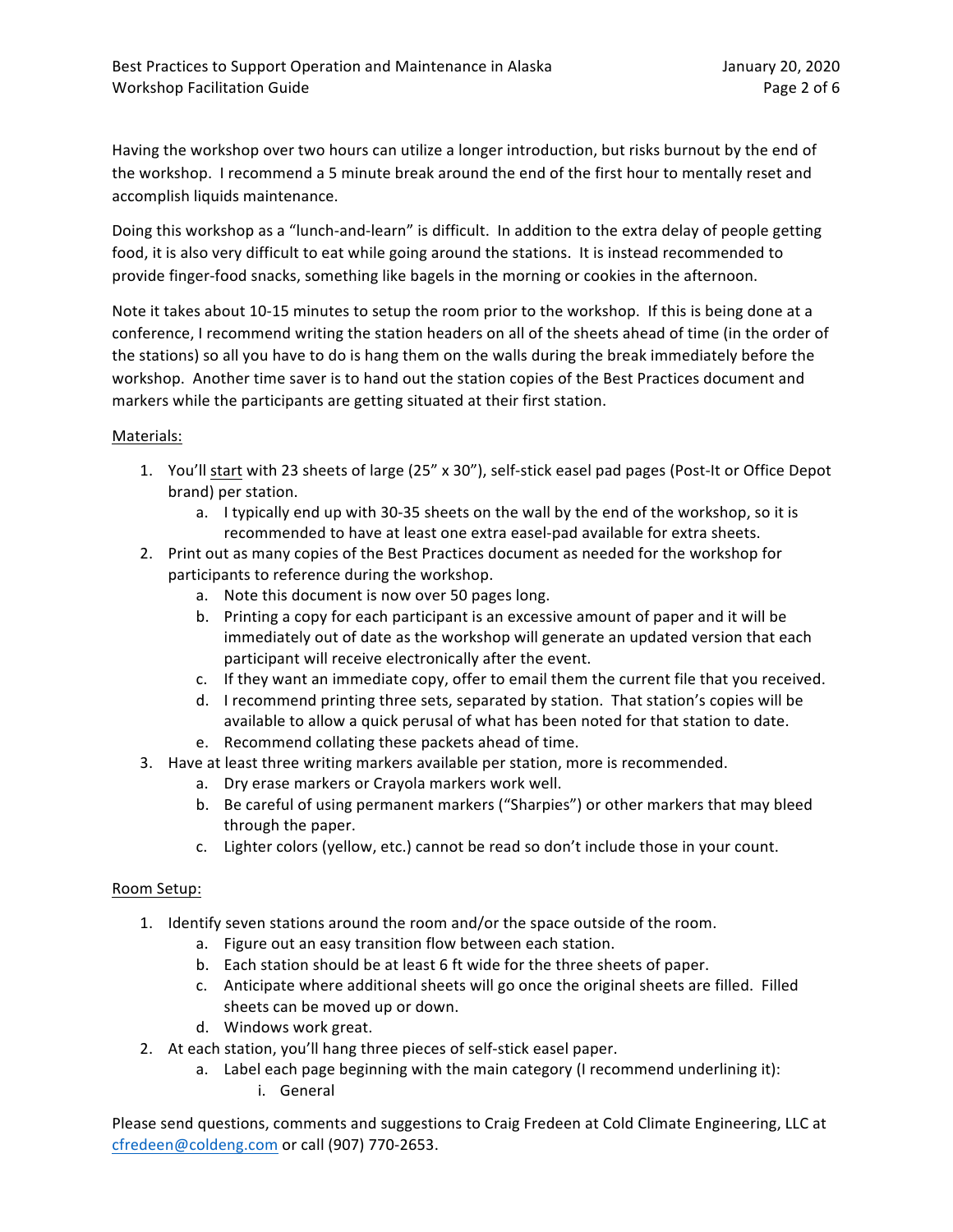- 1. This information pertains to all or multiple disciplines. Such as, "Hire a design team with cold climate experience."
- ii. Site and Landscaping
	- 1. This includes items such as fencing, parking lots, playgrounds, landscaping, and utilities.
- iii. Building Envelope
	- 1. This includes building envelope items such as roofs, windows, exterior doors, and siding.
- iv. Finishes, Furnishings, and Floor Plan
	- 1. This includes all interior finishes such as doors, flooring, ceilings, paint, and furnishings.
	- 2. Architectural planning and floorplan considerations.
- v. Structural Systems
	- 1. This includes items such as foundations, framing, structural steel and building elements.
- vi. Mechanical Systems
	- 1. This includes items such as plumbing, heating, ventilation, fuel, and fire suppression.
- vii. Electrical Systems
	- 1. This includes items such as power, lights, comm/data, security, and fire detection.
- b. For each station, hang three sheets of paper and label them:
	- i. Regularly Scheduled O&M
		- 1. These are preventative and proactive maintenance tasks that are regularly scheduled activities (daily, monthly, annually, etc.)
		- 2. This includes training and other user and facility staff activities.
	- ii. Capital Improvement Upgrades (or just CIP Upgrades)
		- 1. You have  $$500,000$  to spend on a building, where do you spend it to best impact long term operating costs?



- WHEN PRODUCTNG CONTACT DOCUMENTS CATALOGICA COMPONENTS WITH ANTICIPATED EXPIRATION DATES WHO A USABLE EXCEL FILE BY MAINTENANC
- **O SURWY I AVOING MEAT OF O'MAIN A-SPERATOR** O LDESCUATE MAINTONANE CLEARANCES
- 
- · LITENTO BULDING WHINTENANCE STAFF DUPING DESIGN . KEEP IT SMIPLE, PLAN FOR OfM UP FRONT.
- · PLAN for 2030 NET ZERO COMPLIANCE
- Digital Plans & OXM
- . Scan all existing reard documents
- · BUILDING ORIENTATION, SOLAR / WIND, ETC.
- \$ SYSTEM REQUISIENCY, MULTIPLE BALLARY
- · SPZING BULLDING COMPONENTS FOR SHIPPING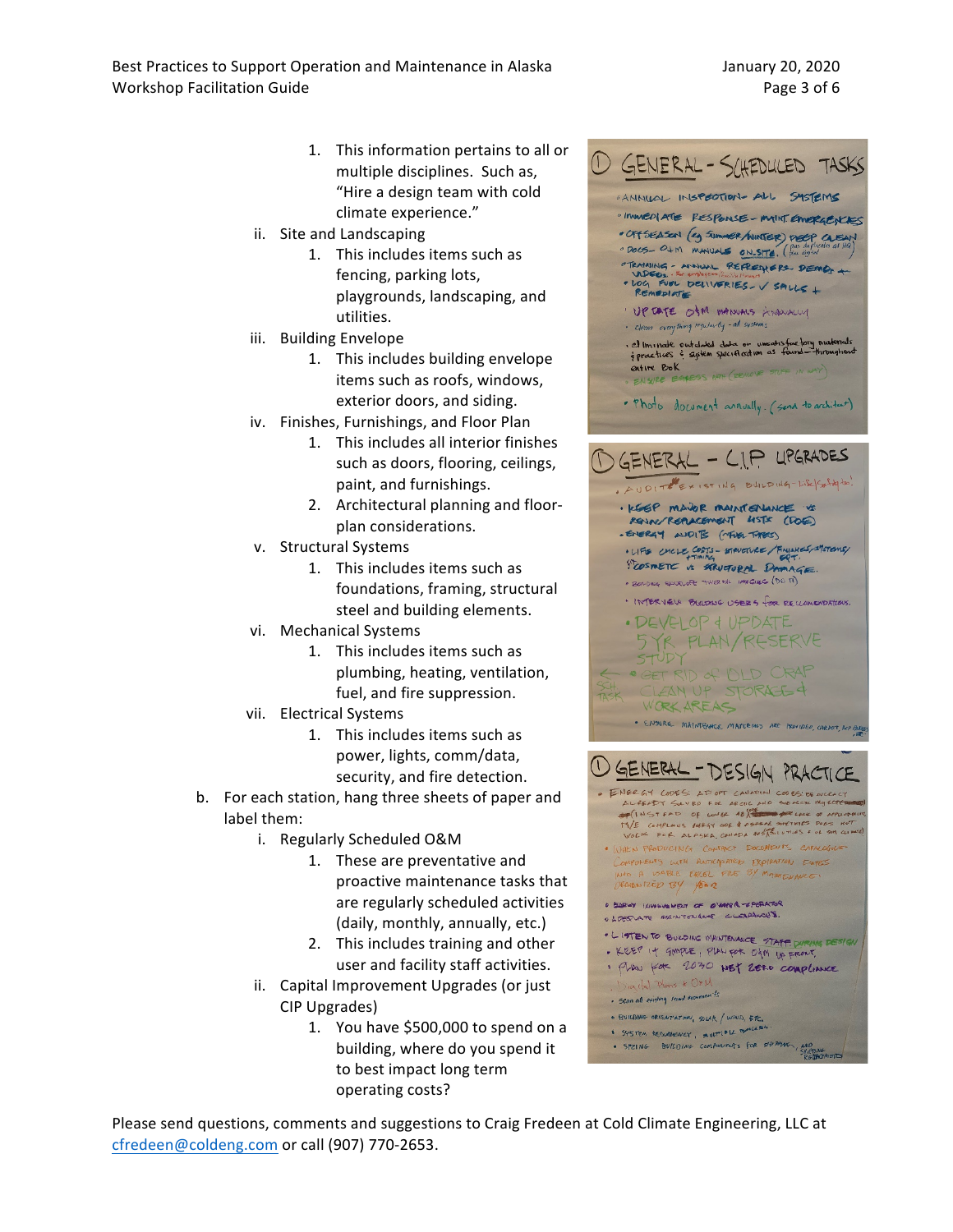- 2. This also includes contractual type recommendations for design and construction.
- iii. Design Practices
	- 1. This is how facilities should be designed to facilitate maintenance and minimize long-term operational costs.
- c. For instance, the first station would have three sheets with the below titles.
	- i. General Regularly Scheduled O&M
	- ii. General Capital Improvement Upgrades
	- iii. General Design Practices
- 3. Have at least two extra sheets:
	- a. Additional Resources for O&M Best Practices
		- i. This would include books, papers, organizations, or even individuals who have valuable information/services to support O&M.
	- b. Open Comment Category
		- i. Anything they don't think fits. I'll find a home.
	- c. The event may choose to have an additional sheet for participants to add recommendations on presentations for the next conference or other categories they want feedback on.

Facilitator's Role:

- 1. Give a brief introductory presentation that covers the following:
	- a. Limit this to 10-15 minutes to maximize time at the stations.
		- i. I have a PowerPoint presentation with this information already on it that you can use as a starting point if interested.
	- b. Goals of the workshop: To learn from and add to the body of knowledge of best practices to support long-term operation and maintenance.
	- c. The information they put on the paper will be incorporated into the document and an updated version will be sent out to all attendees a couple of weeks after the workshop.
		- i. Be sure to get all participants' email addresses. If not sending to the entire conference, have a sign-in form.
	- d. The Best Practices document is not copy-righted.
		- i. The attendees are encouraged to share it with coworkers and clients.
		- ii. Please comment and add more information to the document! But be sure to turn on Track Changes or somehow highlight the additional information so I can figure out what was added.
		- iii. The participants are encouraged to hold their own workshops. If interested, contact me at the below email for this guide on how to run the workshop.
		- iv. Only request is to send back any recommendations/additions to me so that I can add the information to the list so that others may benefit.
	- e. Explain the stations and how the information is separated out.
	- f. Participants will be separated into teams and they will have a set amount of time to add their knowledge to that station.
	- g. Note the time at each station, between stations, and the notifications (noted below).
	- h. Rules for how to add information (noted below).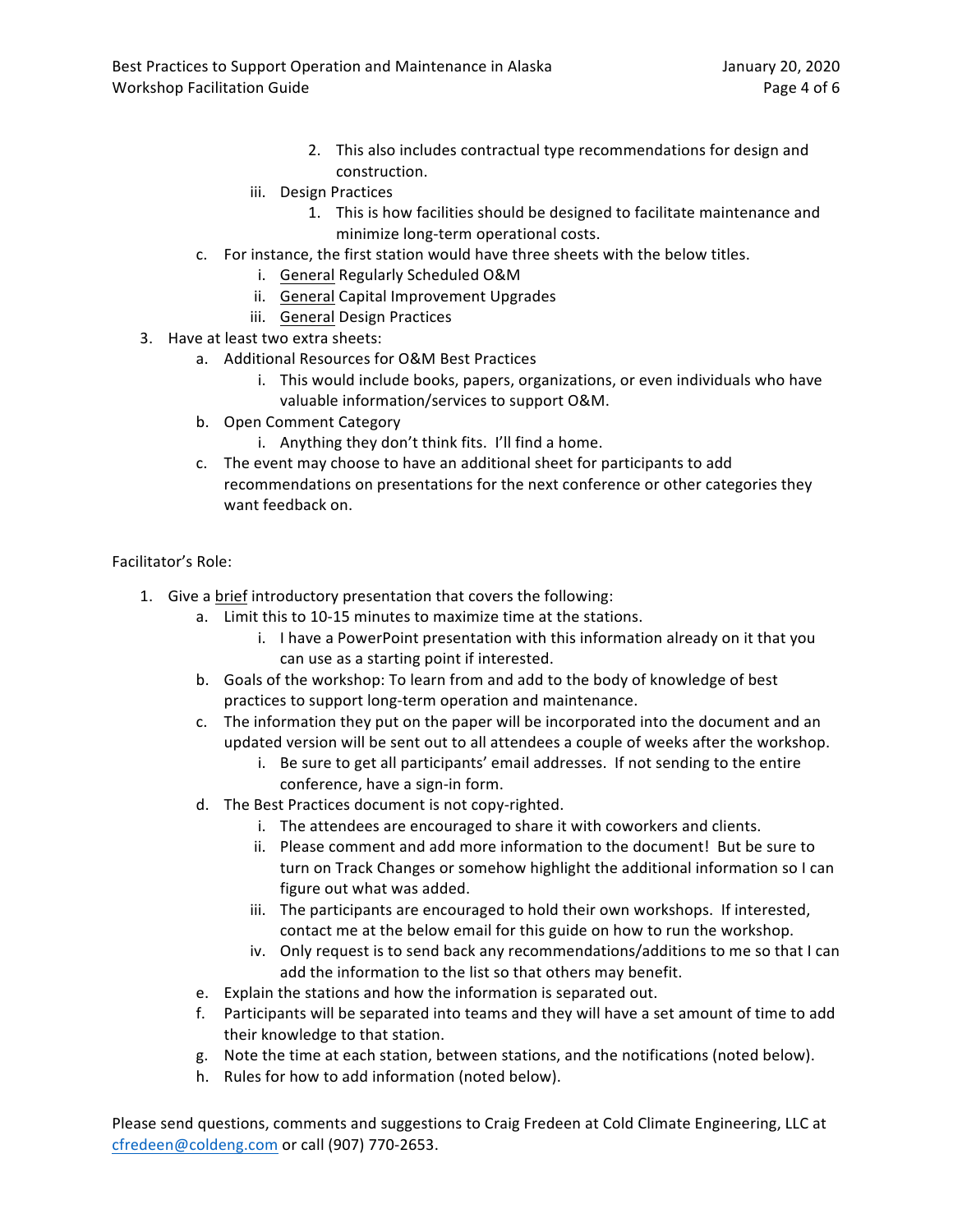- i. Note where you have extra easel paper and though they are encouraged to grab more sheets, the facilitator will be going around to add paper on the walls. Don't stop writing!
- j. Note how to add more information after the workshop (Craig's contact information).
	- i. Some people may have a lot of information to add but may not feel comfortable communicating that during the workshop.
	- ii. This includes the outcome from any workshops the attendees hold so we can expand the body of knowledge.
- k. Ask for questions before breaking into groups.
- l. Facilitate breaking the participants into groups.
	- i. I recommend the elementary school PE class version of counting off from 1 to 7. That breaks up the group and gets a mix of people in each team as well as equalizes the number of people at each station.
- 2. Time keeper:
	- a. At the end of the brief introduction, calculate how much time the teams will have at each station.
		- i. It typically will takes two minutes to get everyone to their first station.
		- ii. Assume one minute for teams to move between stations.
		- iii. 1 hour workshop is typically 5 minutes.
		- iv. 1-1/2 hour workshop can be 7-10 minutes depending on the introduction.
		- v. You can increase this time as you watch participants' energy level, especially as you reach 10 minute lengths.
	- b. Provide a warning when there is two minutes left at that station so they can jot down their discussions.
	- c. Recommend using the timer on your phone to note 2 minute and end of station timing.
- 3. Actively watch the boards:
	- a. Add paper to the walls when a sheet is almost filled. Add the station/category on the top so I'll know what the sheet was referencing in the photos.
	- b. If you see a short response or something you do not understand on the sheet, ask the participants for additional information. You may find the author is from a previous group. Write down more information on the sheet to help me interpret the comment.
- 4. At the end of the conference, please take photos of each station in the above order (which follows the Best Practices document order) and email it to me.
- 5. I will incorporate them into the main document. As this is volunteer work, it may take a couple weeks to get fit into my schedule.

Rules for Adding Notes:

- 1. Write legibly.
- 2. Write in complete sentences/thoughts. Remember it is a mechanical engineer deciphering these comments. Writing "Gym Floors" or "PVC Siding" means nothing to me (both of those were previous comments). What is it? Is it good or bad? Why?
	- a. If you want, have them add their initials next to the comment and I can go off of the attendee list to ask follow up questions if need be.